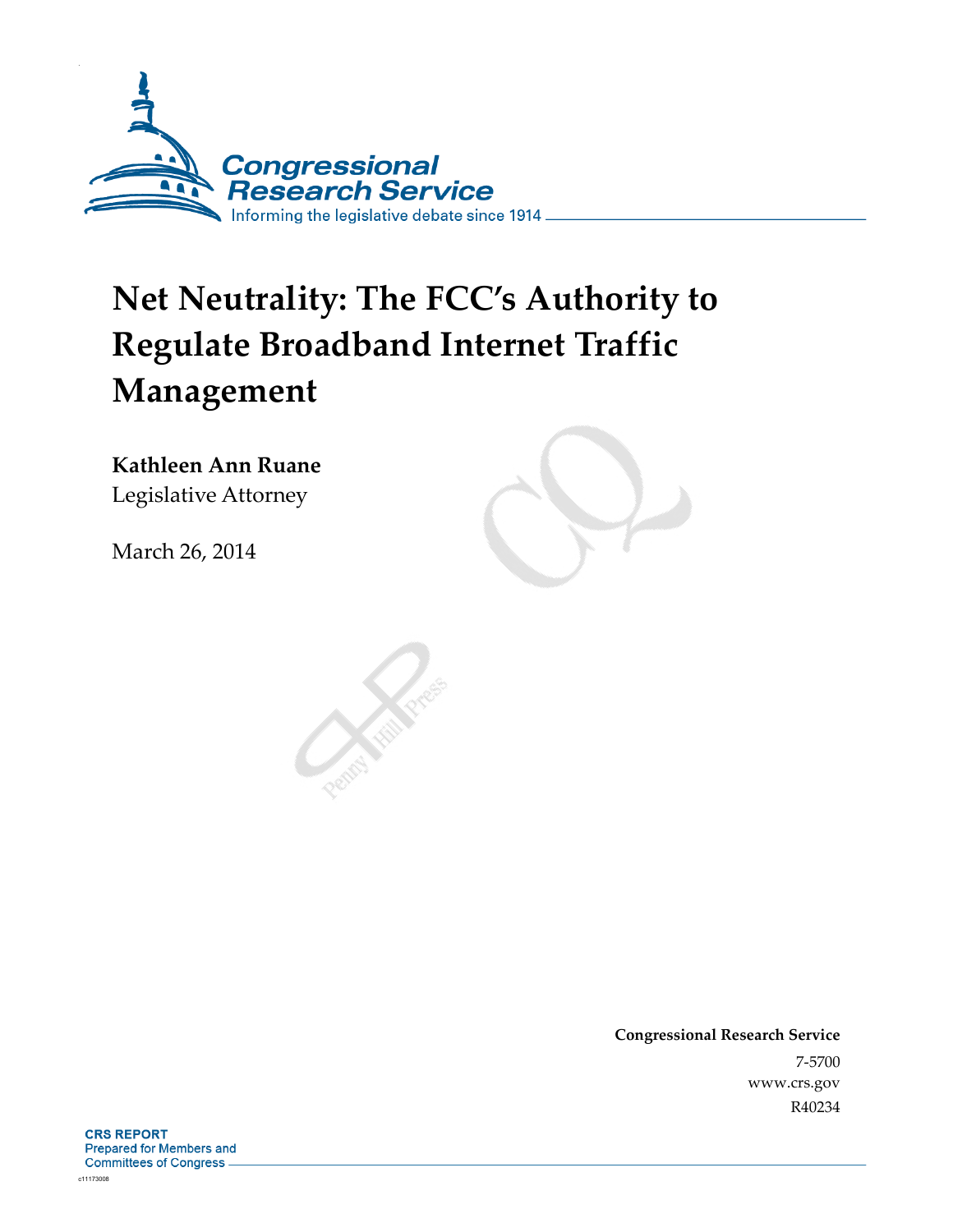## **Summary**

.

A major debate over the government's role with respect to the regulation of the Internet is currently occurring. Legally, one of the biggest questions is to what extent the Federal Communications Commission (FCC or Commission) currently has the authority to regulate the ways in which Internet service providers (ISPs) manage Internet traffic over their networks. On December 21, 2010, the Commission adopted new open Internet rules in its Open Internet Order. The rules required broadband Internet service providers to disclose their network traffic management policies and prohibited them from blocking any lawful content from travelling over their networks. Furthermore, the rules prohibited fixed broadband Internet service providers from unreasonably discriminating against any particular content.

The rules were challenged in federal court by a number of different industry participants. Verizon, in its suit, argued that, policy considerations aside, the FCC had not asserted adequate statutory authority to issue the rules. In January of 2014, the Court of Appeals for the District of Columbia issued a decision finding that the FCC did have the authority under Section 706 of the Telecommunications Act of 1996 to issue the rules. However, the court vacated both the antiblocking and anti-discrimination rules, nonetheless. The court found that, although the FCC had reasonably interpreted the authority granted to it by Section 706, the agency could not promulgate rules under that section that otherwise violated the Communications Act of 1934. Because the anti-blocking and anti-discrimination rules were prohibited by another portion of the Communications Act, the court struck down the rules. This report will review the Open Internet Order and the court's decision, as well as examine the FCC's authority to regulate the management of broadband Internet traffic in the wake of the decision.

For further information on the policy aspects of this issue, see CRS Report R40616, *Access to Broadband Networks: The Net Neutrality Debate*, by Angele A. Gilroy.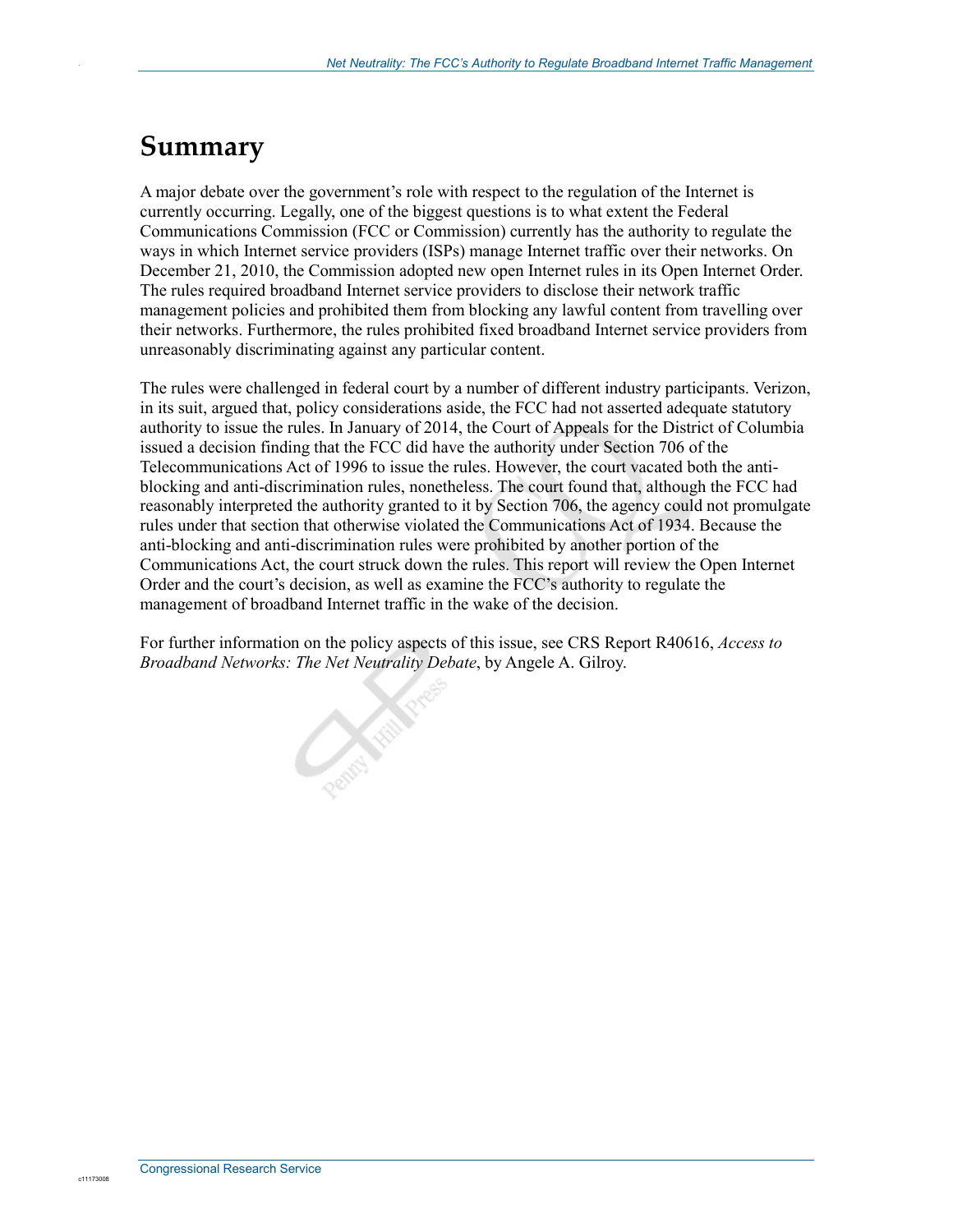## **Contents**

| Contacts |  |
|----------|--|

## **Contacts**

|--|--|--|

**Contraction Contraction**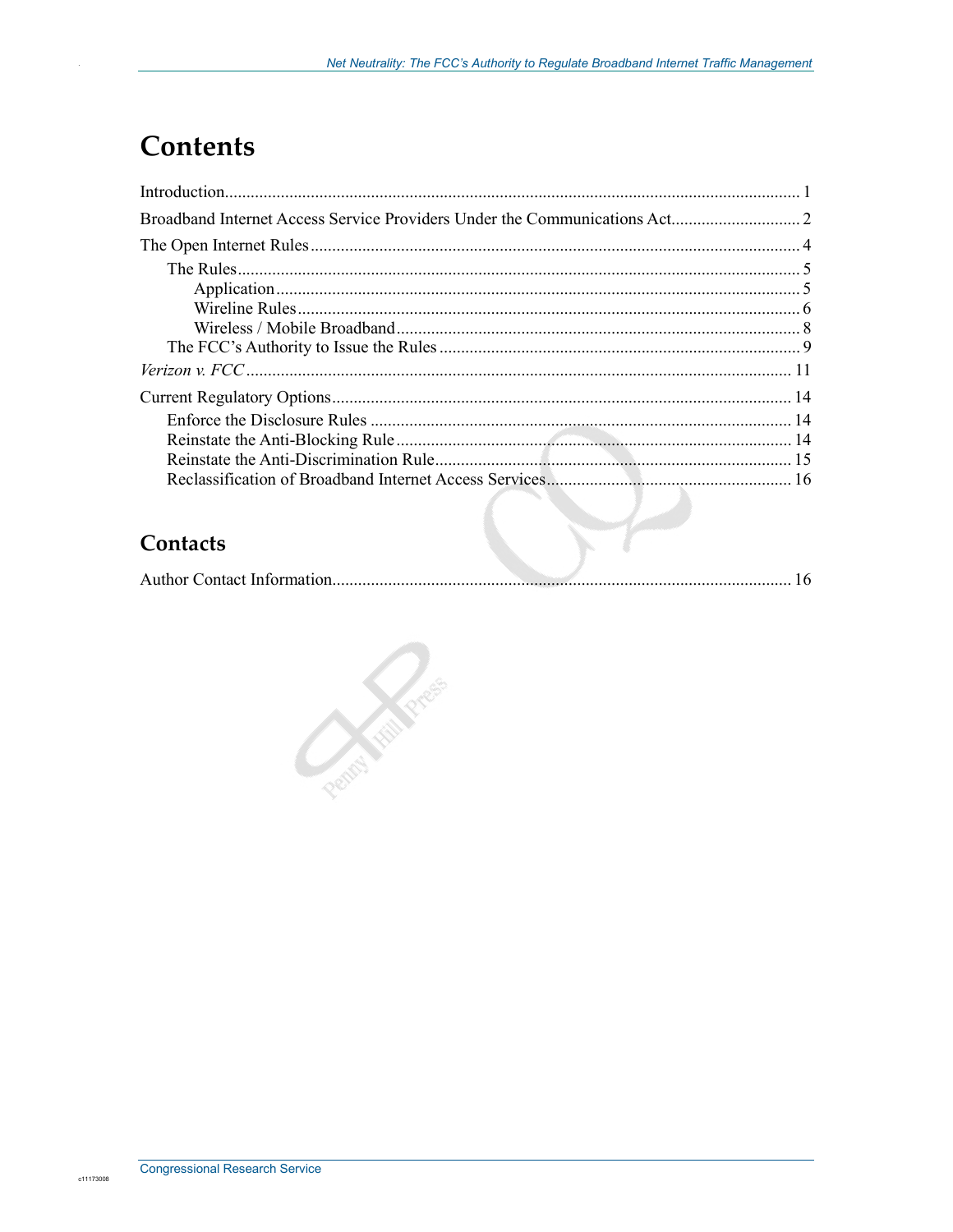## **Introduction**

.

Some degree of Internet traffic management is necessary for networks to function effectively. For example, in order for voice conversations to occur over the Internet, the data packets encoding the communications must arrive in rapid sequence. Long delays between the arrival of voice data packets would make voice conversations over the Internet impossible to conduct. Prioritization of voice data packets over other packets traveling simultaneously over the same network ensures clear voice transmissions, while minimally delaying other network traffic. Logically, if network managers have the power to prioritize data packets, they also have the power to subordinate them. This means network managers have the power to render the applications that depend on packetprioritization (like voice or video applications) useless. Accordingly, there must be a line between network management that is necessary to provide quality service to users, and network management that is anti-competitive or otherwise harmful to the free exchange of information. Some argue that it is necessary to regulate network management practices in order to ensure that Internet users are able to receive any lawful content that exists on the Internet without fear that a broadband Internet service provider might interfere to degrade the transmission of that content.<sup>1</sup> Others argue that such regulation is unnecessary. The Federal Communications Commission (FCC or Commission) has been attempting to address this issue for a number of years.

In 2005, the FCC issued its Internet Policy Statement.<sup>2</sup> The Internet Policy Statement endeavored to express the FCC's opinion that broadband consumers should have access to all lawful content on the Internet and that all lawful applications should be usable on those networks. The agency also made clear that it believed users' rights should be limited by the needs of broadband providers to reasonably manage their networks. While the Policy Statement was not promulgated into regulation, the FCC maintained that it had sufficient authority to enforce the principles should the need to do so arise.<sup>3</sup>

Two years after the release of the Internet Policy Statement, through various experiments by the media, most notably the Associated Press, it was discovered that Comcast Corporation (Comcast) was intermittently interfering with the use of an application called BitTorrent™ and, possibly, other peer-to-peer (P2P) file sharing programs on its network, as a method of traffic management.<sup>4</sup> In response to a petition from Free Press for a declaratory ruling that Comcast's blocking of P2P applications was not "reasonable network management," the FCC conducted an investigation into Comcast's network management practices.<sup>5</sup> The FCC determined that Comcast

1

<sup>1</sup> For more information regarding the policy debate related to net neutrality see CRS Report R40616, *Access to Broadband Networks: The Net Neutrality Debate*, by Angele A. Gilroy.

<sup>&</sup>lt;sup>2</sup> In the Matters of the Appropriate Framework for Broadband Access to the Internet over Wireline Facilities; Review of Regulatory Requirements for Incumbent LEC Broadband Telecommunications Services; Computer III Further Remand Proceedings: Bell Operating Company Provision of Enhanced Services; 1998 Biennial Regulatory Review – Review of Computer III and ONA Safeguards and Requirements; Inquiry Concerning High-Speed Access to the Internet Over Cable and Other Facilities; Internet Over Cable Declaratory Ruling; Appropriate Regulatory Treatment for Broadband Access to the Internet Over Cable Facilities, 20 FCC Rcd 14986 (2005) [hereinafter FCC's Network Management Principles].

 $3$  *Id.* 

<sup>4</sup> Peter Svensson, Comcast Blocks Some Internet Traffic, AP Testing Shows, Associated Press, October 19, 2007.

<sup>&</sup>lt;sup>5</sup> In the Matters of Formal Complaint of Free Press and Public Knowledge Against Comcast Corporation for Secretly Degrading Peer-to-Peer Applications and Broadband Industry Practices Petition of Free Press et al. for Declaratory Ruling that Degrading an Internet Application Violates the FCC's Internet Policy Statement and Does Not Meet an Exception for "Reasonable Network Management," 23 FCC Rcd 13028 (2008) [hereinafter Comcast Decision].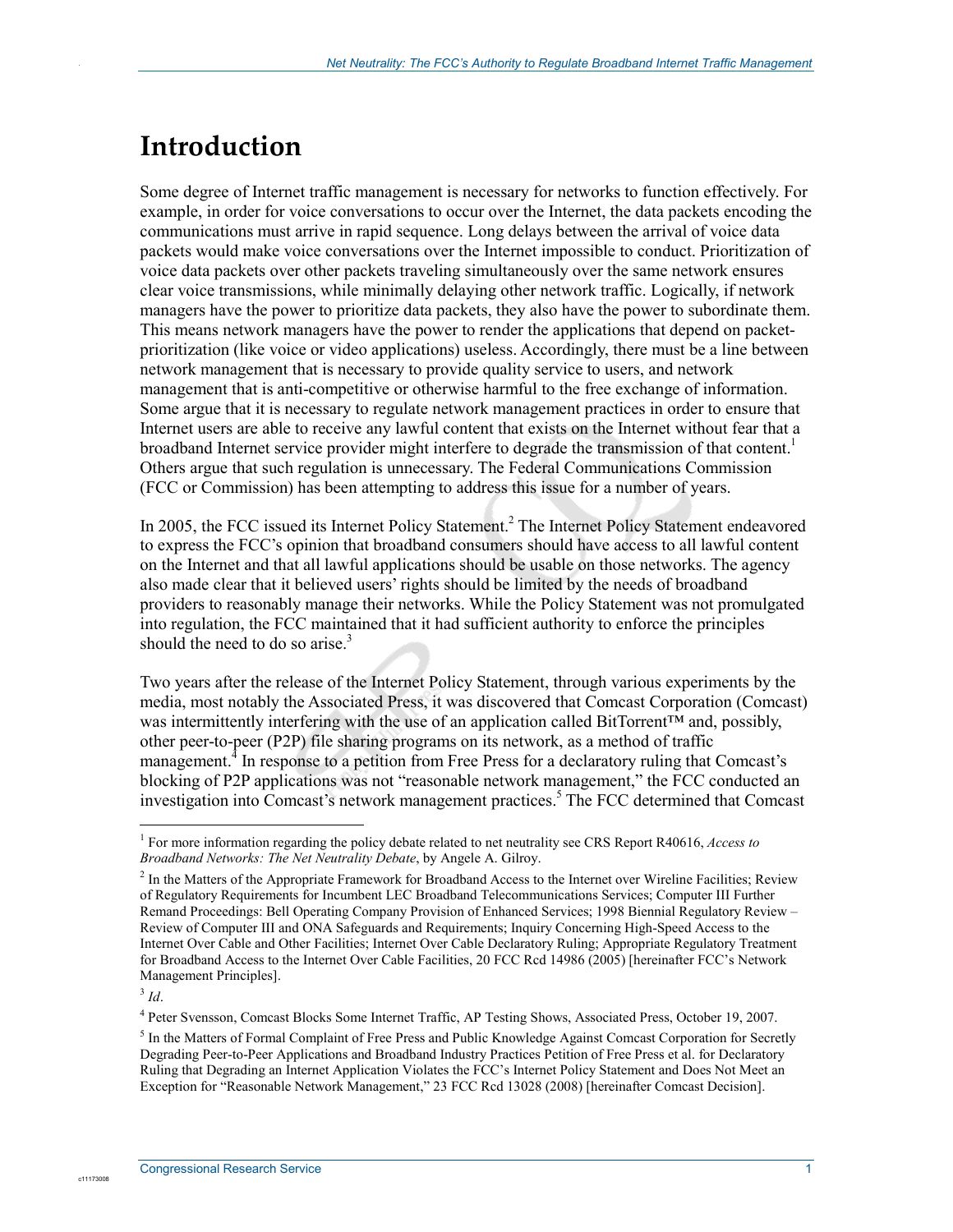had violated the agency's Internet Policy Statement when it blocked certain applications on its network and that Comcast's practices were not "reasonable network management." Comcast disputed the FCC's authority to issue such a ruling and appealed the decision to the U.S. Court of Appeals for the D.C. Circuit. The court held that the FCC did not make a proper argument for asserting jurisdiction over network management practices and vacated the order against Comcast.<sup>6</sup>

Following the *Comcast* ruling, the FCC issued what has come to be known as the Open Internet Order, asserting a new primary basis for its authority to regulate broadband network management.<sup>7</sup> The Order codified into regulation general rules of the road for providers of broadband Internet services similar to the principles the FCC had outlined previously in the Internet Policy Statement. The rules were challenged in federal court by Verizon, and portions of the rules were recently vacated by the Court of Appeals for the D.C. Circuit.<sup>8</sup>

Because the reasoning of the court's opinion depends heavily upon a complicated regulatory history, this report will begin by describing the regulatory and statutory framework of the Communications Act as it applies to broadband Internet service providers. It will then describe the Open Internet Rules and the FCC's arguments for asserting the authority to issue the rules. Finally, the report will discuss the court's decision in *Verizon v. FCC* and the FCC's options for issuing regulations of broadband Internet service providers in the future.

## **Broadband Internet Access Service Providers Under the Communications Act**

No specific title of the Communications Act applies to broadband Internet access service providers. Instead, the FCC's authority to regulate broadband Internet access services has evolved over time as a result of a combination of agency decisions, statutory changes, and case law. To begin with the statute, the Communications Act of 1934, as amended by the Telecommunications Act of 1996, grants the Federal Communications Commission jurisdiction over all interstate communications via wire or radio.<sup>9</sup> This language is broad, and places broadband Internet access services within the jurisdiction of the Commission.<sup>10</sup> However, the act does not authorize the FCC to regulate all interstate communications equally. Certain forms of communication may be more tightly regulated than others.

Most relevant to this discussion is the FCC's authority to regulate pursuant to Titles I and II of the Communications Act. Title I of the Communications Act provides very little authority for the FCC to regulate directly.<sup>11</sup> In fact, the FCC generally cannot impose regulations under Title I of the act unless those regulations are shown to be "reasonably ancillary" to the performance of

1

c11173008

<sup>6</sup> Comcast v. Federal Communications Commission, 600 F.3d 642 (D.C. Cir. 2010).

<sup>&</sup>lt;sup>7</sup> In the Matter of Preserving the Open Internet, Broadband Industry Practices, FCC 10-201, GN Docket No. 09-191, WC Docket No. 07-52 (2010) (hereinafter "Open Internet Order").

<sup>8</sup> Verizon v. FCC, 740 F.3d 623 (D.C. Cir. 2014).

 $9$  47 U.S.C. §152(a).

<sup>10</sup> *Verizon*, 740 F.3d at 629.

<sup>11</sup> *Comcast*, 600 F.3d at 642.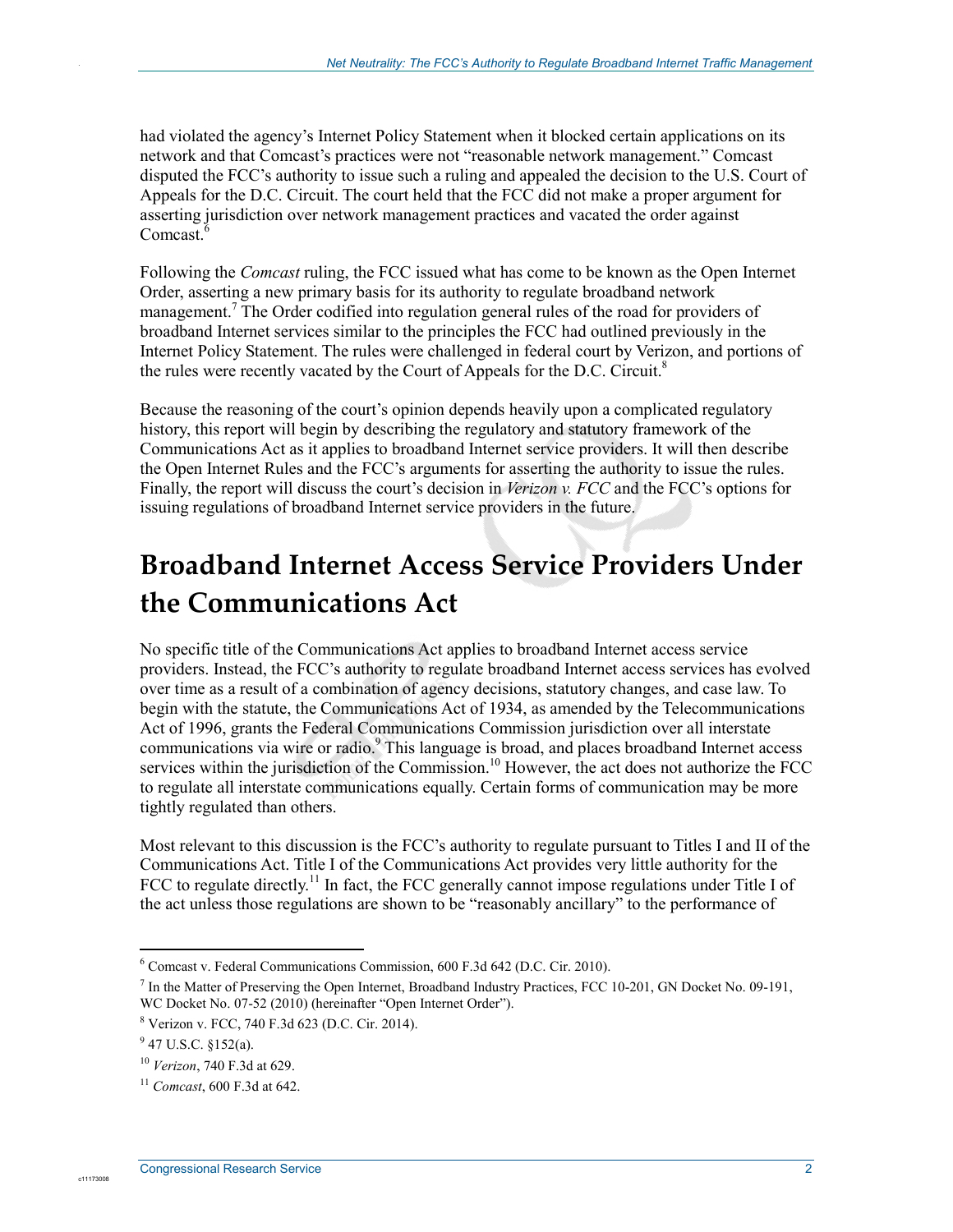another of the Commission's statutorily obligated duties.<sup>12</sup> Title II of the act allows the FCC to place strict common carrier regulations on telecommunications services.13 Common carrier regulations can include requirements that providers offer their services to all customers, that those services be offered at reasonable prices, and that providers refrain from discriminating in the provision of those services.<sup>14</sup> The question of whether a form of communication should be regulated under Title I or Title II is therefore an important one.

Prior to the Telecommunications Act of 1996, the FCC had faced the question of whether and how to regulate providers of Internet services.<sup>15</sup> Initially, the agency chose to distinguish between what it termed "basic services" and "enhanced services."<sup>16</sup> Basic services were "pure communications" services. That is to say that they were "virtually transparent in terms of [their] interaction with customer supplied information."<sup>17</sup> The most common example of a basic service would be a telephone call. Enhanced services, on the other hand, involved "computer processing applications ... used to act on the content, code, protocol, and other aspects of the subscriber's information."18 This definition encompassed services that provided end users with a connection to the Internet. It may be worthwhile to point out that, at the time these definitions were promulgated, most connections to the Internet were accomplished via a dial-up connection. Therefore, the transmission component of a connection to the Internet was treated as distinct from the service providing the actual Internet connection. Basic services, the transmission component, were subject to common carrier requirements. Enhanced services, the connection component, were not.

This regulatory regime was in place when Congress enacted the Telecommunications Act of 1996 and, in the act, Congress preserved a similar distinction. Under the Telecommunications Act, telecommunications carriers, not unlike basic service providers, are subject to common carrier regulation, but *only to the extent* that they are providing telecommunications services.<sup>19</sup> Information services providers, not unlike enhanced service providers, are not subject to common carrier regulation.<sup>20</sup> Tracking its previous regulatory distinctions and the definitions in the Telecommunications Act, the FCC generally treated the provision of the "pure transmission" services as telecommunications services, but treated the provision of "Internet access service" as information services. $21$ 

The Commission apparently changed course in 2002, when deciding how to treat the provision of broadband Internet access by cable providers.<sup>22</sup> Rather than treating the access service portion of

<u>.</u>  $12$  *Id.* 

.

 $14$  *Id*.

<sup>17</sup> *Id*. at 420.

<sup>18</sup> *Id*.

19 47 U.S.C. §153.

<sup>20</sup> *Id*.

c1117300

<sup>21</sup> See, e.g., In re Deployment of Wireline Services Offering Advanced Telecommunications Capability, 13 F.C.C.R. 24013 (1998).

<sup>22</sup> In the Matter of Inquiry Concerning High-Speed Access to the Internet Over Cable and Other Facilities; Internet Over Cable Declaratory Ruling; Appropriate Regulatory Treatment for Broadband Access to the Internet Over Cable (continued...)

<sup>13 47</sup> U.S.C. §201 *et seq*.

<sup>15</sup> *Verizon*, 740 F.3d at 629.

<sup>&</sup>lt;sup>16</sup> See In Re Amendment of Section 64.702 of the Commission's Rules and Regulations, 77 F.C.C. 2d 384, 387 (1980) ("Second Computer Inquiry" or "Computer II").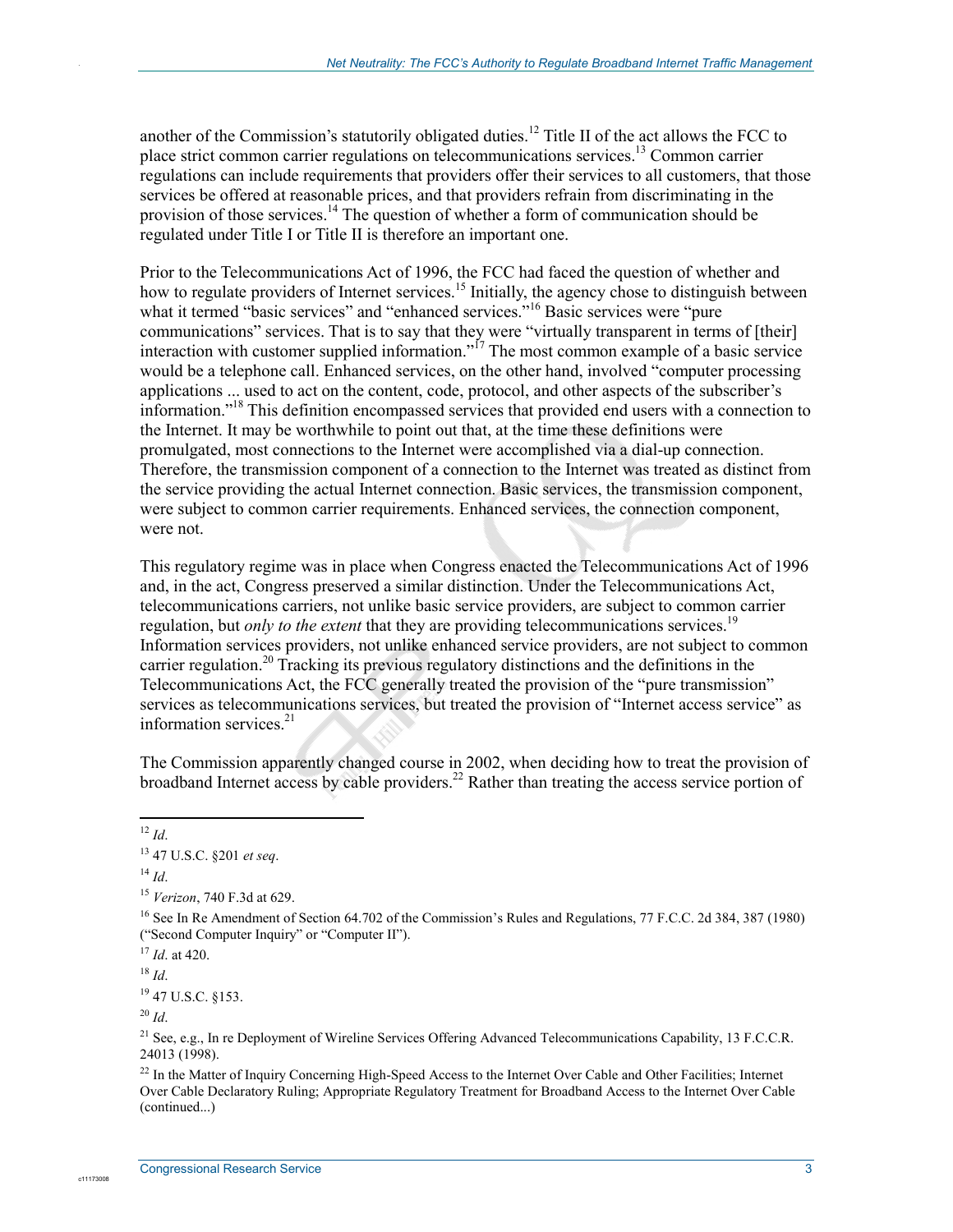cable broadband service as an information service and the transmission service as a telecommunications service, the Commission determined that cable companies were providing an integrated information service when they provided cable broadband Internet service. As a result of this interpretation, cable broadband service providers were exempt from Title II common carrier regulations.

The Supreme Court upheld the FCC's decision to classify cable broadband service as an information service.<sup>23</sup> The Court found that the definitions of telecommunications service and information service in the Communications Act were ambiguous, and that the FCC had reasonably interpreted these ambiguous provisions. As a result, it was within the FCC's discretion to determine whether Internet access services should be regulated under Title II as telecommunications services, subject to common carrier regulation, or, less onerously, under Title I as information services.

The FCC ultimately decided to treat all types of broadband Internet access services, both fixed and mobile, as information services, effectively limiting its own authority to directly regulate broadband Internet service providers.<sup>24</sup> Nonetheless, the FCC maintained that, regardless of the services' classification as information services, the agency still possessed statutory authority to impose regulations on Internet service providers if necessary.25 As discussed above, the FCC's first attempt to assert the authority to implement regulations of broadband Internet traffic management practices was unsuccessful. Despite its loss in the *Comcast* case, the agency continued to argue that it possessed the requisite authority to issue the rules without reclassifying the services as telecommunications services. It was with this in mind that the FCC issued its Open Internet Order.

## **The Open Internet Rules**

On December 21, 2010, the FCC adopted its Open Internet Order.<sup>26</sup> As noted above, the FCC does not possess direct authority to regulate services classified under Title  $I<sub>1</sub><sup>27</sup>$  and was unsuccessful in its initial attempt to assert authority over broadband Internet network management in the *Comcast* case. As a result, the agency considered a number of options for moving forward with issuing network management rules.<sup>28</sup> Among them was the potential reclassification of broadband services to bring them under the umbrella of telecommunications services, which the FCC does have direct authority to regulate.<sup>29</sup> In the end, however, the FCC

1

.

<sup>(...</sup>continued)

Facilities, 17 F.C.C.R. 4798, 4824 (2002). [hereinafter "Cable Broadband Order"]

<sup>&</sup>lt;sup>23</sup> National Cable & Telecommunications Ass'n v. Brand X Internet Services, 545 U.S. 967 (2005).

<sup>&</sup>lt;sup>24</sup> See, e.g., In re Appropriate Framework for Broadband Access to the Internet Over Wireline Facilities, 20 F.C.C.R. 14853 (2005), In re Appropriate Regulatory Treatment for Broadband Access to the Internet Over Wireless Networks, 22 F.C.C.R. 5901 (2007).

<sup>&</sup>lt;sup>25</sup> See Cable Broadband Order, 17 F.C.C.R. at 4842.

<sup>26</sup> Open Internet Order, *supra* note 7.

 $^{27}$  *Id.* 

<sup>&</sup>lt;sup>28</sup> Press Release, Chairman Julius Genachowski, FCC, The Third Way: A Narrowly Tailored Broadband Framework (May 6, 2010). ["Genachowski Statement"]. Press Release, Austin Schlick, FCC, A Third-Way Legal Framework for Addressing the *Comcast* Dilemma (May 6, 2010). ["Schlick Statement"].

<sup>29</sup> *Id.*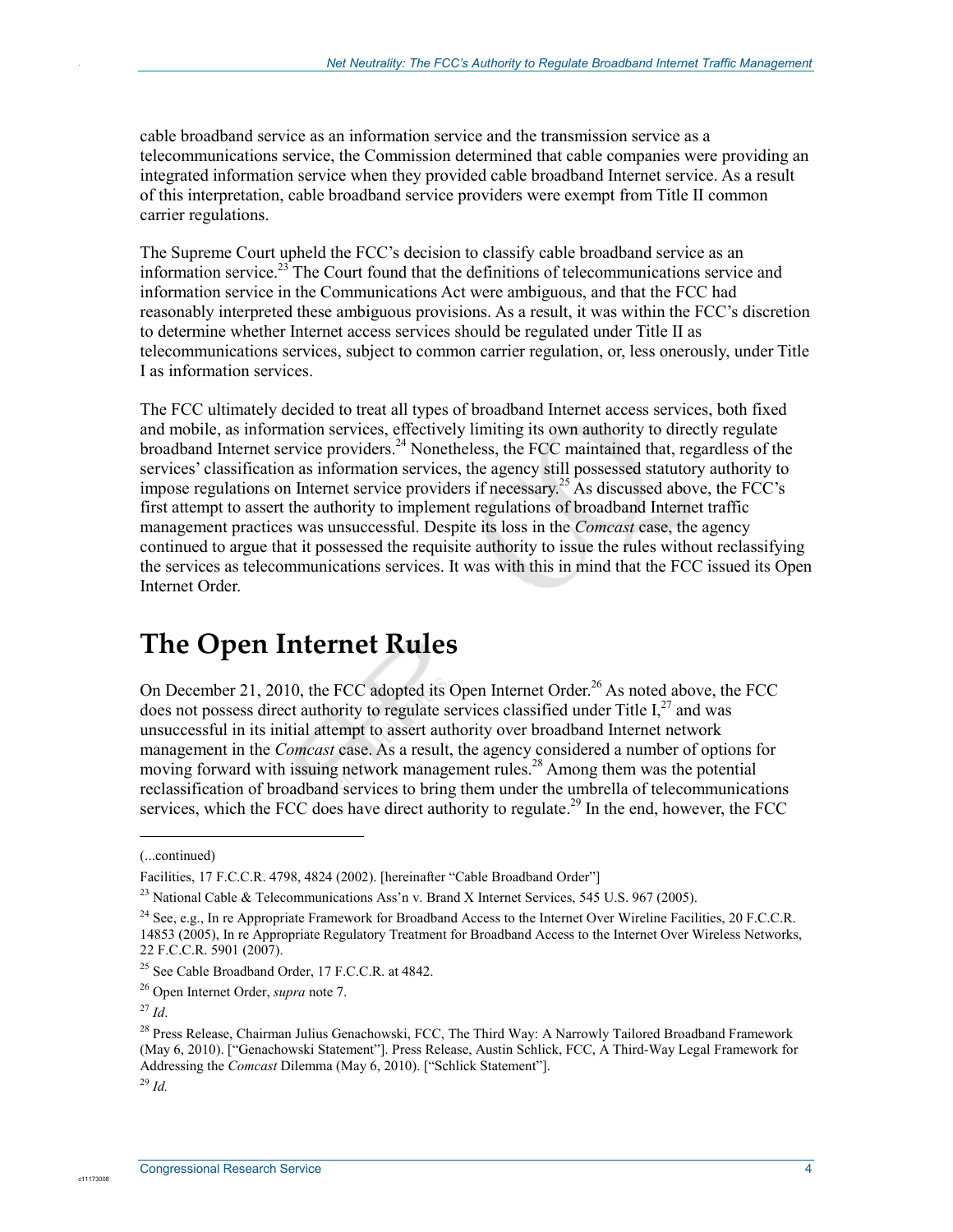ultimately decided not to reclassify broadband services.<sup>30</sup> Instead, the FCC argued that it had sufficient authority to regulate broadband network management under Section 706 of the Telecommunications Act. The rules and the FCC's justification of its authority to issue them are discussed in this section.

### **The Rules**

.

The FCC adopted what it termed "basic rules of the road" for broadband Internet access services and traffic management.<sup>31</sup> The Commission contended that the rules were necessary to keep the Internet open to all and to spur investment in new technologies and broadband infrastructure deployment. While the Commission acknowledged that there is only "one Internet," it also conceded that there may be differences in network structure and capabilities. Particularly, the Commission recognized the difference between the technological capabilities of wireline or fixed broadband access providers and wireless broadband access providers.<sup>32</sup> Wireless, in the Commission's view, is still in the development stages and does not have the large capacities that wireline providers have. For that reason, more content management may be necessary on the part of wireless providers. As a result, the rules the Commission would have applied to wireline and wireless were slightly different.

### **Application**

The term "broadband Internet access service" is defined as,

A mass market retail service by wire or radio that provides the capability to transmit data to and receive data from all or substantially all Internet endpoints, including any capabilities that are incidental to and enable the operation of the communications service, but excluding dial-up Internet access service. This term also encompasses any service that the Commission finds to be providing a functional equivalent of the service described in the previous sentence, or that is used to evade the protections set forth in this Part.<sup>33</sup>

This definition applies to all broadband Internet access providers, be they cable, fiber, wireless, or some other access method, that offer their services to retail customers. In other words, they offer their services to residential customers, small businesses, and other end users. The term does not include access services offered to large-scale enterprise customers. Furthermore, the rules apply to all Internet traffic, not just to voice and video services. $34$ 

It is important to note that the rules apply only to Internet access services. They do not apply to so-called "edge service" providers, which are application and Internet content providers.<sup>35</sup> Edge services could encompass anything from blogs, to Google, to so-called app stores. The

1

<sup>&</sup>lt;sup>30</sup> Federal Communications Commission, Chairman Julius Genachowski, Remarks on Preserving Internet Freedom and Openness (December 1, 2010). Available at http://hraunfoss.fcc.gov/edocs\_public/attachmatch/DOC-303136A1.pdf. 31 Open Internet Order, *supra* note 7, at ¶ 1.

 $32$  *Id.* at ¶ 49.

<sup>33</sup> *Id*. at ¶ 44.

<sup>34</sup> *Id*. at ¶ 45.

 $35$  *Id.* at ¶ 46.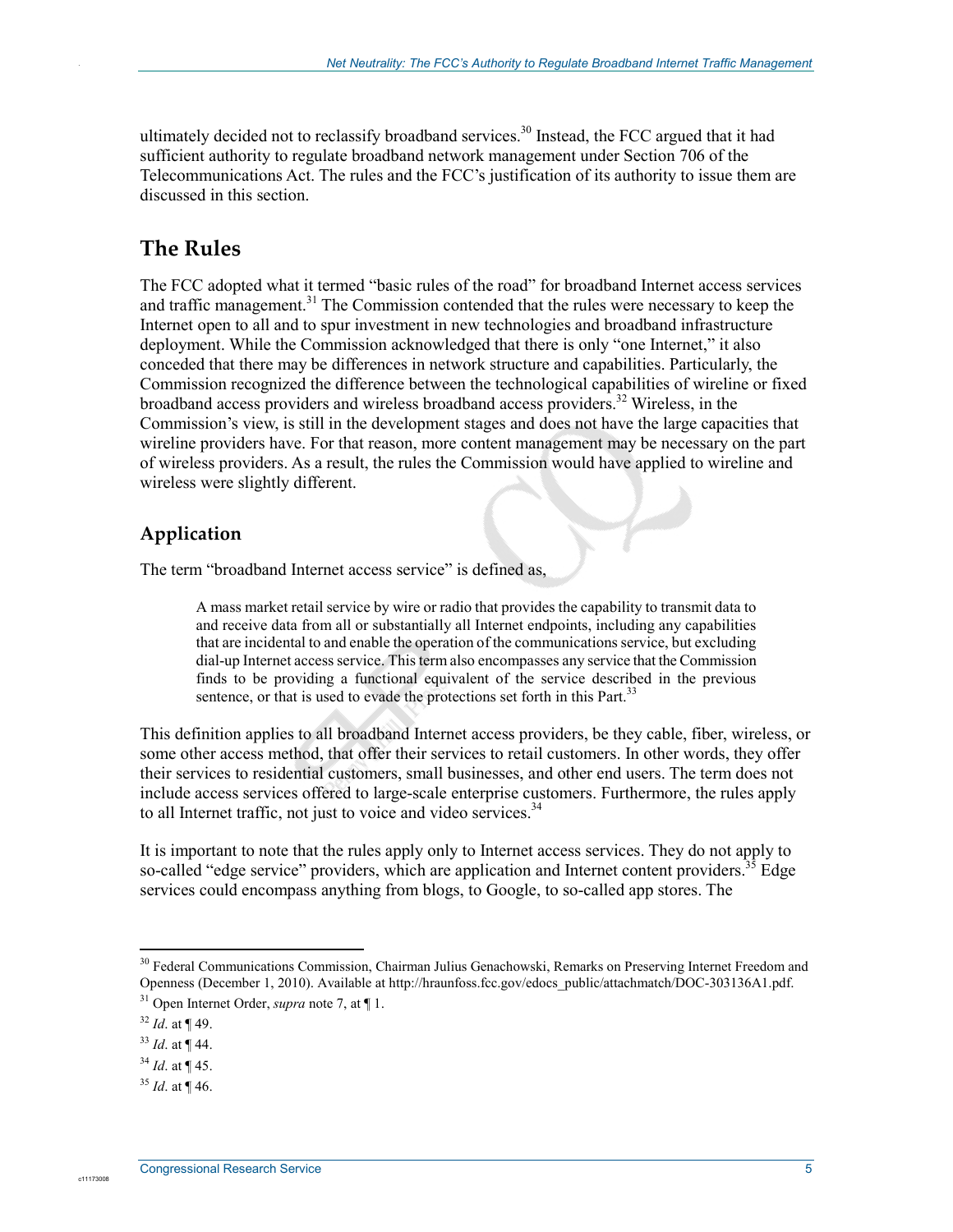Commission noted that the Communications Act grants the FCC jurisdiction over "the utilization of networks and spectrum to provide communication by wire or radio."36

#### **Wireline Rules**

.

The Commission imposed three basic rules on wireline (fixed) broadband service providers: a transparency rule, a rule against blocking, and a rule against unreasonable discrimination. The Commission characterized the rules as general principles, but gave guidance to industry regarding what might be considered in compliance and in violation of the rules.

#### *Disclosure*

The Commission adopted a transparency rule requiring fixed broadband service providers to supply to customers, both on their websites and at the time of sale, disclosure regarding the network management practices the providers employ.<sup>37</sup> This rule is geared toward providing the Commission and the public with a barometer by which to gauge network management. The goal appears to be to empower the public to hold broadband companies accountable to their own descriptions of their network management practices. The final rule reads,

A person engaged in the provision of broadband Internet access service shall publicly disclose accurate information regarding the network management practices, performance, and commercial terms of its broadband Internet access services sufficient for consumers to make informed choices regarding use of such services and for content, application, service, and device providers to develop, market and maintain Internet offerings.<sup>3</sup>

The rule is intended to allow discretion to broadband providers in determining exactly what information the providers will disclose. However, the Commission did provide suggestions for the type of information it would expect to see in these disclosures. Specifically the Commission identified three main topics the disclosures likely should cover: network practices, performance characteristics, and commercial terms.39 Within the network management disclosures the Commission suggested that companies provide information regarding their congestion management practices, their application-specific management practices, and their device attachment rules. Within the performance characteristics section, the Commission suggested including a service description, including the expected performance level of the service, and the impact of specialized services that may be offered. Within the commercial terms section, the Commission has suggested inclusion of information such as pricing; privacy policies, including information regarding how the data collected by the provider is utilized; and redress options for resolving disputes.

The Commission stressed that these suggestions were neither mandatory nor all-inclusive of what a broadband service provider should include in its disclosure. Rather, each broadband provider should consider its own network and services and tailor information to fit its particular service.

1

 $36$  *Id.* at ¶ 50.

<sup>37</sup> Open Internet Order, *supra* note 7, at ¶ 53.

<sup>38</sup> *Id*. at ¶ 54.

<sup>39</sup> *Id* at ¶ 56.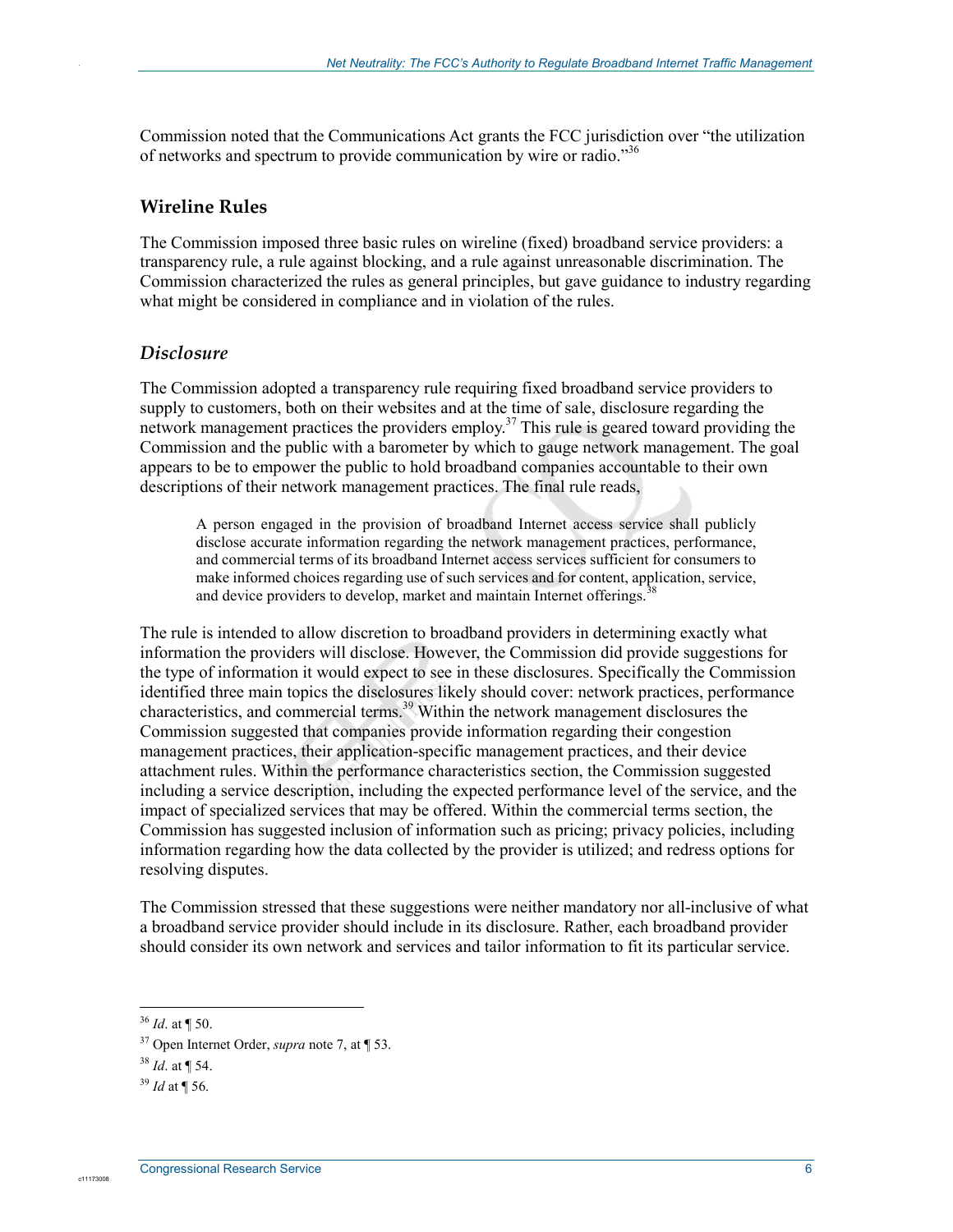Furthermore, the Commission stressed that this rule does not require broadband providers to disclose proprietary information.

#### *No Blocking Rule*

.

The no blocking rule was intended to ensure that end users can access any lawful content or application they wish over the Internet.<sup>40</sup> The Commission contended that the rule was necessary to ensure openness and competition in the provision of broadband Internet access services. Moreover, most, if not all, major broadband providers currently claim that they do not block any lawful content over their networks. The rule read,

A person engaged in the provision of fixed broadband Internet access service, insofar as such person is so engaged, shall not block lawful content, applications, services, or nonharmful devices, subject to reasonable network management.<sup>41</sup>

The rule covers all lawful communication over the Internet, including those communications that may not fit cleanly into the definition of application, services, or any other listed item. Furthermore, "no blocking" also means "no impairing or degrading" lawful content so as to render the content unusable, subject to reasonable network management.<sup>42</sup> As an example, applications that deliver video streaming over the Internet require a great deal of Internet capacity. Slowing down the speed at which the video is delivered to the end user may make the video unwatchable or otherwise disrupt the experience. Broadband service providers have the capability to intentionally slow down these delivery speeds. The Commission makes clear that such intentional slowing to the point that the video cannot be watched is a violation of the open Internet rules. However, the rule is subject to reasonable network management. As an example, at times of high volume of Internet traffic, in order to allow all of their customers to have Internet access in a given area, the broadband provider may find it necessary to slow the delivery of online products such as streaming video. Such slowing, when necessary as a management tool, likely would not be considered to be a violation of the no blocking rule, according to the Commission.

#### *No Unreasonable Discrimination Rule*

The rule against unreasonable discrimination was distinct from, yet closely related to, the rule against blocking. The unreasonable discrimination rule recognized that many fixed broadband access providers are also Internet content providers; furthermore, they may have affiliations with some Internet content providers, but not all. As a result, fixed broadband Internet providers have both the capability and the incentive to favor the delivery of their own and their affiliates' Internet content over that of non-affiliated content to their subscribers. The rule, therefore, stated,

A person engaged in the provision of fixed broadband internet access service, insofar as such person is so engaged, shall not unreasonably discriminate in transmitting lawful network traffic over a consumer's broadband Internet access service. Reasonable network management shall not constitute unreasonable discrimination.<sup>43</sup>

1

 $40$  *Id.* at  $\P$  62.

<sup>41</sup> *Id*. at ¶ 63.

<sup>42</sup> Open Internet Order, *supra* note 7, at ¶ 66.

 $^{43}$  *Id.* at  $\P$  68.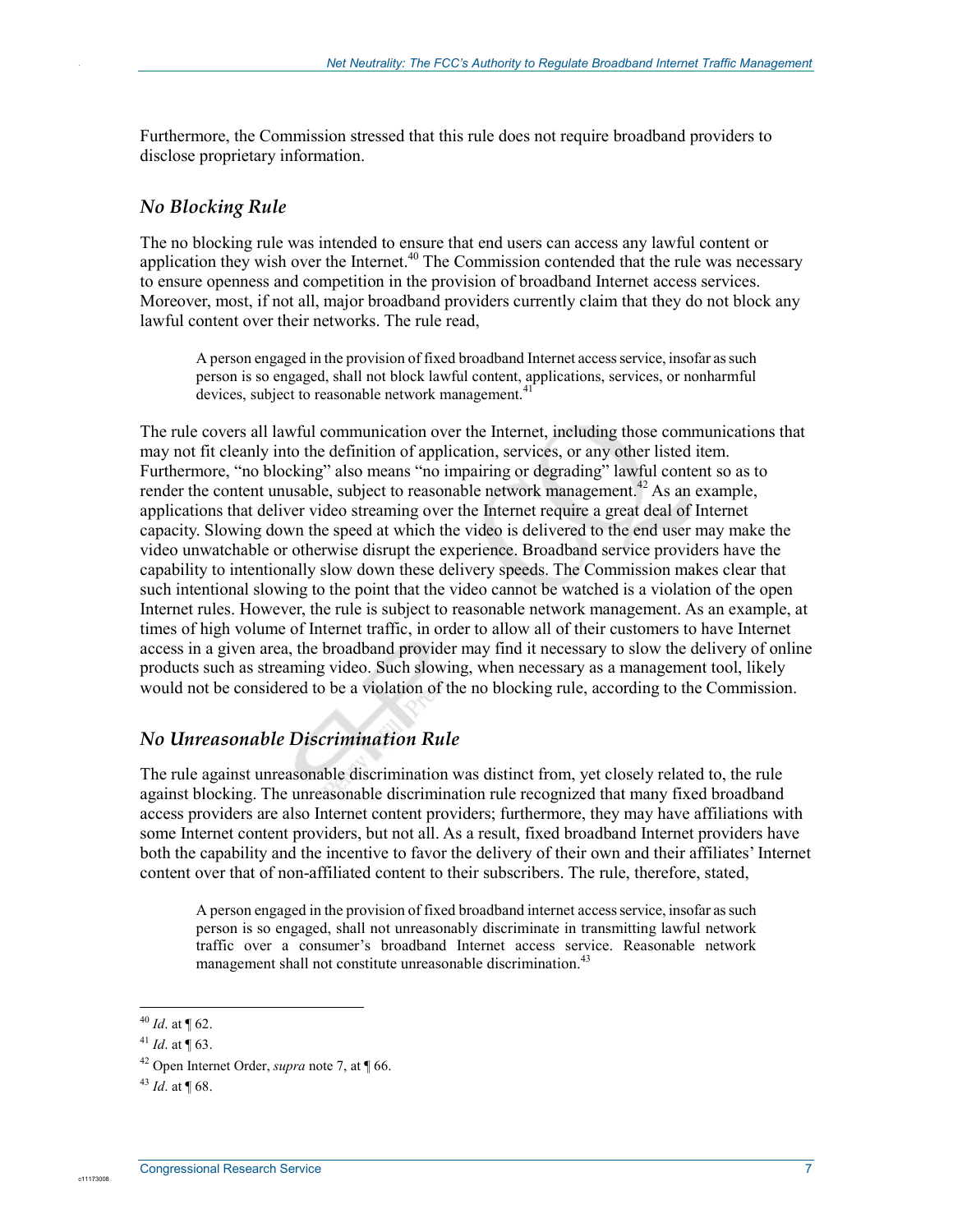The more transparent an access provider is about traffic management, the more likely it would have been to be considered reasonable.<sup>44</sup> Furthermore, the more control granted to the end user to manage the content he or she wished to receive, the more likely the management would have been considered to be reasonable. Also, the rule did not preclude fixed broadband Internet providers from developing tiered levels of service, where heavy Internet users could pay more for faster speeds, and lighter users might pay less.<sup>45</sup> Nonetheless, the Commission expressed concern for "pay for priority" agreements wherein a broadband provider and a third party (i.e., an edge service provider) might agree to favor some traffic over other traffic.<sup>46</sup> An example of this might be if a cable broadband Internet access provider accepted money from Netflix to ensure Netflix would be delivered over the cable provider's network more quickly than any other online video service provider, such as Hulu or Amazon. The Commission indicated that pay for priority agreements between edge service providers and Internet access service providers might violate the unreasonable discrimination prohibition.

#### *Reasonable Network Management*

.

To provide greater guidance as to what is permissible, the Commission also developed a definition for what activities would be considered to be reasonable network management. The definition read,

A network management practice is reasonable if it is appropriate and tailored to achieving a legitimate network management purpose, taking into account the particular network architecture and technology of the broadband Internet access service.<sup>4</sup>

Legitimate purposes included, but were not limited to, ensuring network security and integrity, addressing traffic that is unwanted by end users, and reducing or mitigating the effects of congestion on the network.

#### **Wireless / Mobile Broadband**

The rules the Commission established for mobile broadband were somewhat different than those for fixed broadband services. In the Commission's view, mobile broadband is at an earlier stage of development than fixed broadband, and is evolving rapidly.<sup>48</sup> Not only is it at an earlier development stage, but it also currently has less overall capacity for delivery of advanced Internet services, like streaming video, than fixed broadband services. As a result, the Commission has applied to mobile broadband only the transparency and no blocking rules, subject to reasonable network management.<sup>49</sup>

<sup>1</sup> <sup>44</sup> *Id*. at ¶ 70.

<sup>45</sup> *Id*. at ¶ 72.

<sup>46</sup> *Id*. at ¶ 76.

<sup>47</sup> Open Internet Order, *supra* note 7, at ¶ 82.

<sup>48</sup> *Id*. at ¶ 94.

 $^{49}$  *Id.* at ¶ 96.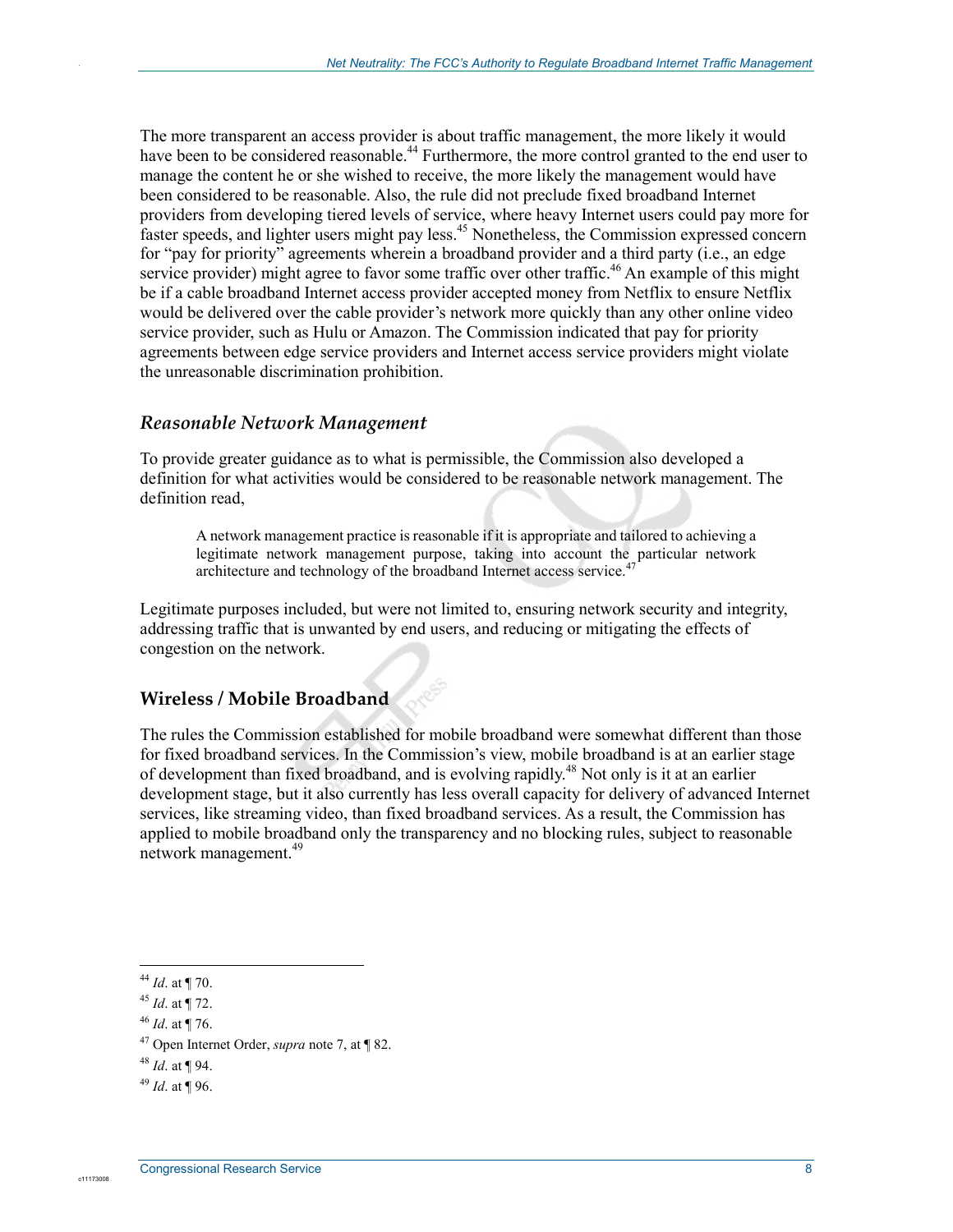#### *Disclosure*

.

The transparency rule applies to mobile broadband in much the same way that the rule applies to fixed broadband services.<sup>50</sup> Mobile broadband providers are not required to allow all third-party devices and applications to attach to their network, but mobile broadband providers must disclose their certification procedures for such devices and applications.

#### *No Blocking Rule*

The rule against blocking was slightly different for mobile broadband providers than it was for fixed broadband providers. The no blocking rule for mobile broadband read,

A person engaged in mobile broadband Internet access service, insofar as such person is so engaged, shall not block consumers from accessing lawful websites, subject to reasonable network management; nor shall such person block applications that compete with the provider's voice or video telephony services, subject to reasonable network management.<sup>51</sup>

This rule was narrower than the no blocking rule that had been applied to fixed services in that it only prevented blocking of lawful websites, rather than preventing the blocking of all lawful Internet content. Importantly, it also prevented blocking of Internet services that might compete with a wireless provider's voice and video telephony services.<sup>52</sup> This likely would have meant that wireless broadband providers could not block applications like Skype from operating over their wireless networks.

Furthermore, the rule was subject to reasonable network management. Reasonable network management had the same meaning as the definition above. The Commission stated that the definition was broad enough to encompass different network architectures, and did not believe it necessary to develop a different definition for mobile and fixed network management.<sup>53</sup>

### **The FCC's Authority to Issue the Rules**

The FCC centered its jurisdictional argument on Section 706 of the Telecommunications Act of 1996.<sup>54</sup> Section 706(a), the Commission's main source of authority under the section, reads,

In general, the Commission and each State commission with regulatory jurisdiction over telecommunications services shall encourage the deployment on a reasonable and timely basis of advanced telecommunications capability to all Americans (including, in particular, elementary and secondary schools and classrooms) by utilizing, in a manner consistent with the public interest, convenience, and necessity, price cap regulation, regulatory forbearance, measures that promote competition in the local telecommunications market, or other regulating methods that remove barriers to infrastructure investment.<sup>55</sup>

1

<sup>50</sup> *Id*. at ¶ 97.

<sup>51</sup> *Id*. at ¶99.

<sup>52</sup> Open Internet Order, *supra* note 7, at ¶¶ 101 - 102.

<sup>53</sup> *Id*. at ¶ 103.

<sup>54</sup> Codified at 47 U.S.C §1302.

<sup>55 47</sup> U.S.C. §1302(a).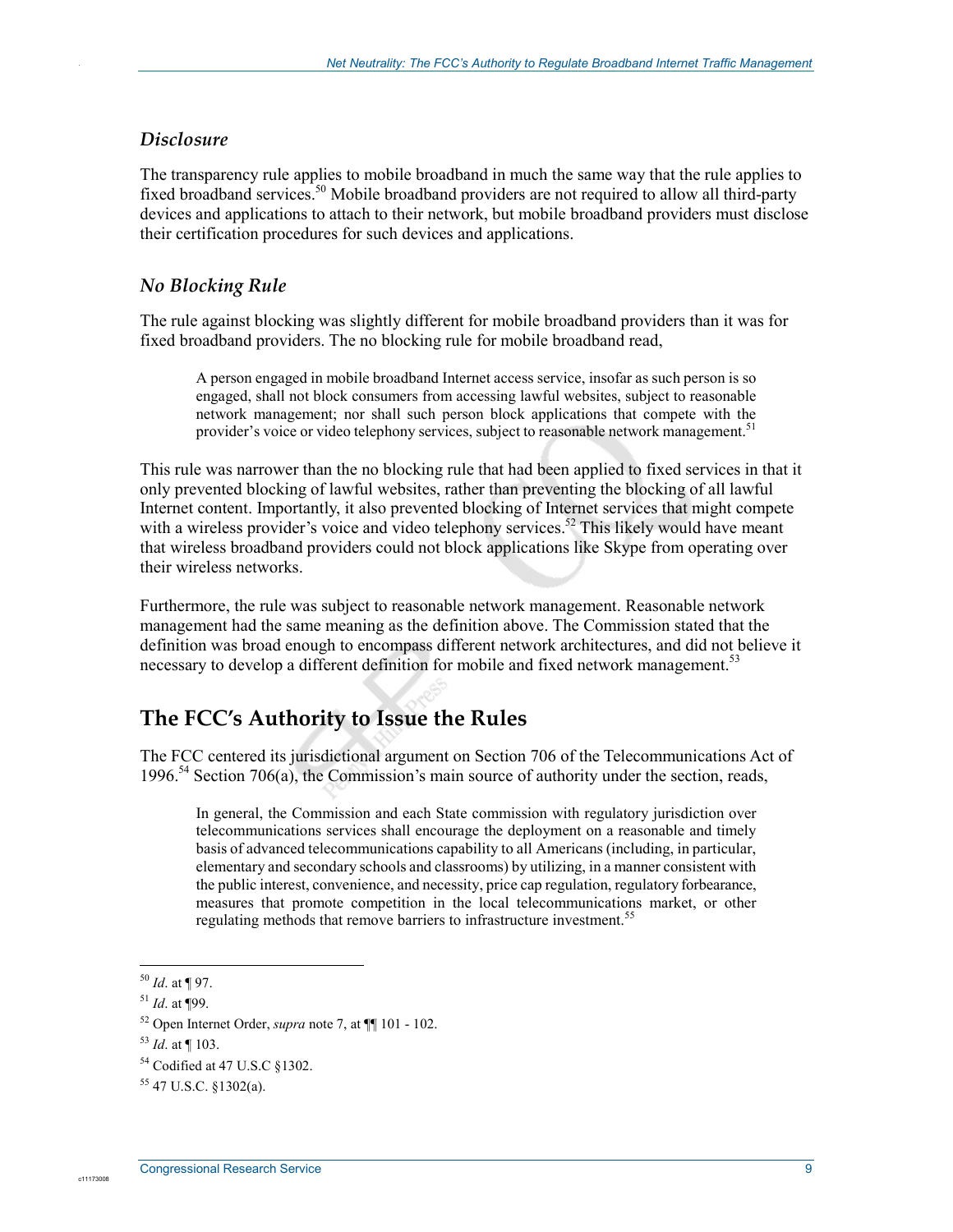Advanced telecommunications capability is defined as follows:

without regard to any transmission media or technology, as high-speed, switched, broadband telecommunications capability that enables users to originate and receive high-quality voice, data, graphics, and video telecommunications using any technology.<sup>56</sup>

The Commission argued that this provision "provides the Commission with the specific delegation of legislative authority to promote the deployment of advanced services, including by means of the open Internet rules."57 In the *Comcast* decision, cited above, the D.C. Circuit acknowledged that Section 706 contains what could arguably be a "direct mandate."<sup>58</sup> Nonetheless, the D.C. Circuit believed that the Commission had already foreclosed on this possibility by finding that Section 706 granted the Commission no new regulatory authority.

In addressing the court's concerns that the agency had previously found Section 706 granted no new regulatory authority, the FCC clarified that its previous interpretation of Section 706(a) found only that Section 706 did not grant the FCC new forbearance authority.<sup>59</sup> However, the agency had never meant to find that Section 706 granted no new regulatory authority at all. Instead, the FCC noted that the language of the statute directs the Commission also to use "price cap regulation ... and other regulating methods that remove barriers to infrastructure investment."60 It is this language that the FCC contended grants it the regulatory authority to issue and enforce the open Internet rules.

The Commission argued that Congress "necessarily invested the Commission with the statutory authority to carry out" price cap regulation, regulatory forbearance, and other measures that promote competition in the telecommunications market, as well as other regulatory methods that would promote infrastructure investment when it enacted 706.<sup>61</sup> The Commission, therefore read Section 706(a) as an authorization "to address practices, such as blocking VoIP communications, degrading or raising the cost of online video, or denying end users material information about their broadband service, that have the potential to stifle overall investment."<sup>62</sup>

The Commission further cited Section 706(b) as a source of authority for issuing the open Internet rules. Section 706(b) reads,

The Commission shall, within 30 months after the date of enactment of this Act [enacted Oct. 10, 2008], and annually thereafter, initiate a notice of inquiry concerning the availability of advanced telecommunications capability to all Americans (including, in particular, elementary and secondary schools and classrooms) and shall complete the inquiry within 180 days after its initiation. In the inquiry, the Commission shall determine whether advanced telecommunications capability is being deployed to all Americans in a reasonable and timely

c11173008

1

<sup>56 47</sup> U.S.C. §1302(d).

<sup>57</sup> Open Internet Order, *supra* note 7, at ¶ 122.

<sup>58</sup> *Comcast*, 600 F. 3d at 658.

<sup>59</sup> Open Internet Order, *supra* note 7, at ¶ 119. The Commission argued that it previously had found that Section 706(a) did not grant the FCC the power to forbear from regulation above and beyond the authority already granted to the Commission under Section 10 of the act. In other words, Section 706(a) directed the Commission to use its existing forbearance authority and forbearance process to encourage the deployment of advanced services

<sup>60 47</sup> U.S.C. §1302(a).

<sup>61</sup> Open Internet Order, *supra* note 83, at ¶ 120.

<sup>62</sup> *Id*.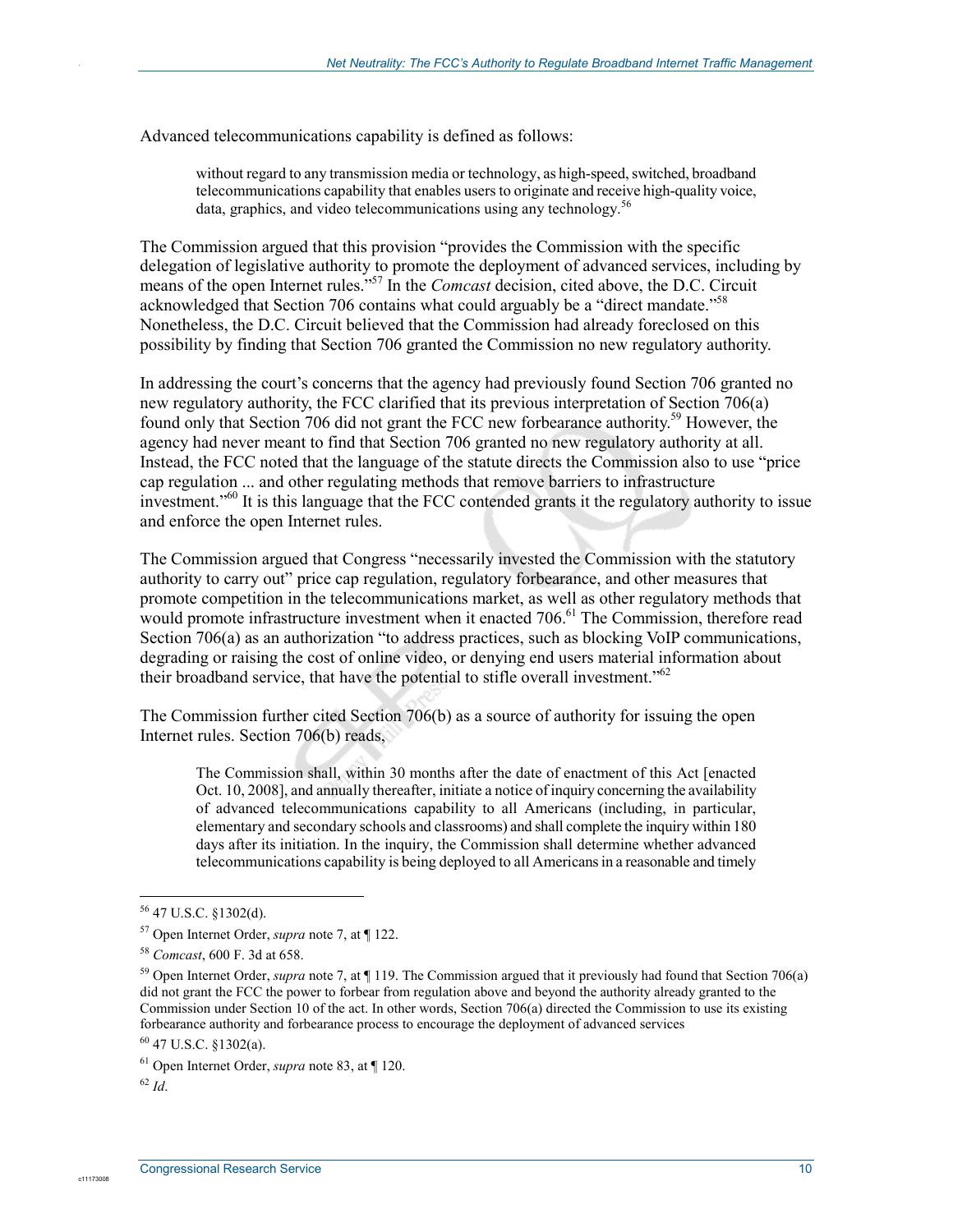fashion. If the Commission's determination is negative, it shall take immediate action to accelerate deployment of such capability by removing barriers to infrastructure investment and by promoting competition in the telecommunications market.<sup>63</sup>

Recently, the Commission found that broadband services are not being deployed to all Americans in a reasonable and timely fashion.<sup>64</sup> In light of its determination that broadband deployment has been unsatisfactory, the Commission cited Section 706(b)'s mandate to "take immediate action to accelerate deployment of such capability by removing barriers to infrastructure investment and by promoting competition in the telecommunications market" as another source of authority for issuing the rules.<sup>65</sup> The Commission argued that the rules would promote competition in the market by preventing anticompetitive activity such as blocking of unaffiliated applications or discrimination against unaffiliated content providers, and that this would in turn have the effect of increasing demand for broadband Internet services which would drive infrastructure investment.

## *Verizon v. FCC*

Following the publication of the rules in the *Federal Register*, Verizon and others filed appeals in various courts challenging the rules.<sup>66</sup> The appeals were consolidated in the D.C. Circuit.<sup>67</sup> In January 2014, the court issued its ruling vacating the anti-discrimination and anti-blocking rules, but upholding the disclosure rules.<sup>68</sup> In its decision the Court found that Section 706 did grant the FCC direct authority to regulate broadband Internet service providers. The Court also found that the agency had reasonably concluded, based upon available evidence, that the Open Internet rules would "protect and promote edge-provider investment and development, which in turn drives end-user demand for more and better broadband technologies, which in turn stimulates competition among broadband providers to further invest in broadband.<sup>569</sup> The court found, therefore, that the FCC had reasonably interpreted its Section 706 authority to regulate broadband Internet access service providers to include the authority to regulate their network management practices. However, the court also found that the authority granted by Section 706 did not allow the FCC to issue regulations that expressly contradicted another portion of the Communications Act. $70$ 

As it applies to fixed broadband Internet access service providers, the Communications Act provides that telecommunications carriers will be treated as common carriers, but only to the extent that they are providing telecommunications services.<sup>71</sup> Because fixed broadband Internet

1

.

<sup>63 47</sup> U.S.C. §1302(b).

<sup>&</sup>lt;sup>64</sup> Inquiry Concerning the Deployment of Advanced Telecommunications Capability to All Americans in a Reasonable and Timely Fashion, and Possible Steps to Accelerate Such Deployment Pursuant to §706 of the Telecommunications Act of 1996, 25 FCC Rcd 9556, 9558 (2010).

<sup>65</sup> Open Internet Order, *supra* note 7, at ¶ 123.

<sup>66</sup> *See* Notice of Multicircuit Petitions for Review, Pet. for Rev. of FCC's *In the Matter of Preserving the Open Internet*, *GN Docket No. 09-191; Broadband Industry Practices, WC Docket No. 07-52*, Report and Order. 25 FCC Rcd 17905 (2010), MDL No. \_\_\_, DC/1:11 -ca-01356, (J.P.M.L., October 5, 2011).

 $^{67}$  Order Granting Mot. Cons., DC/1:11 -ca-01356, (J.P.M.L., October 6, 2011).

<sup>68</sup> Verizon v. FCC, 740 F.3d 623 (D.C. Cir. 2014).

<sup>69</sup> *Id*. at 642.

<sup>70</sup> *Id*. at 649.

 $71$  47 U.S.C. 153(51) ("A telecommunications carrier shall be treated as a common carrier under this [Act] only to the extent that it is engaged in providing telecommunications services.").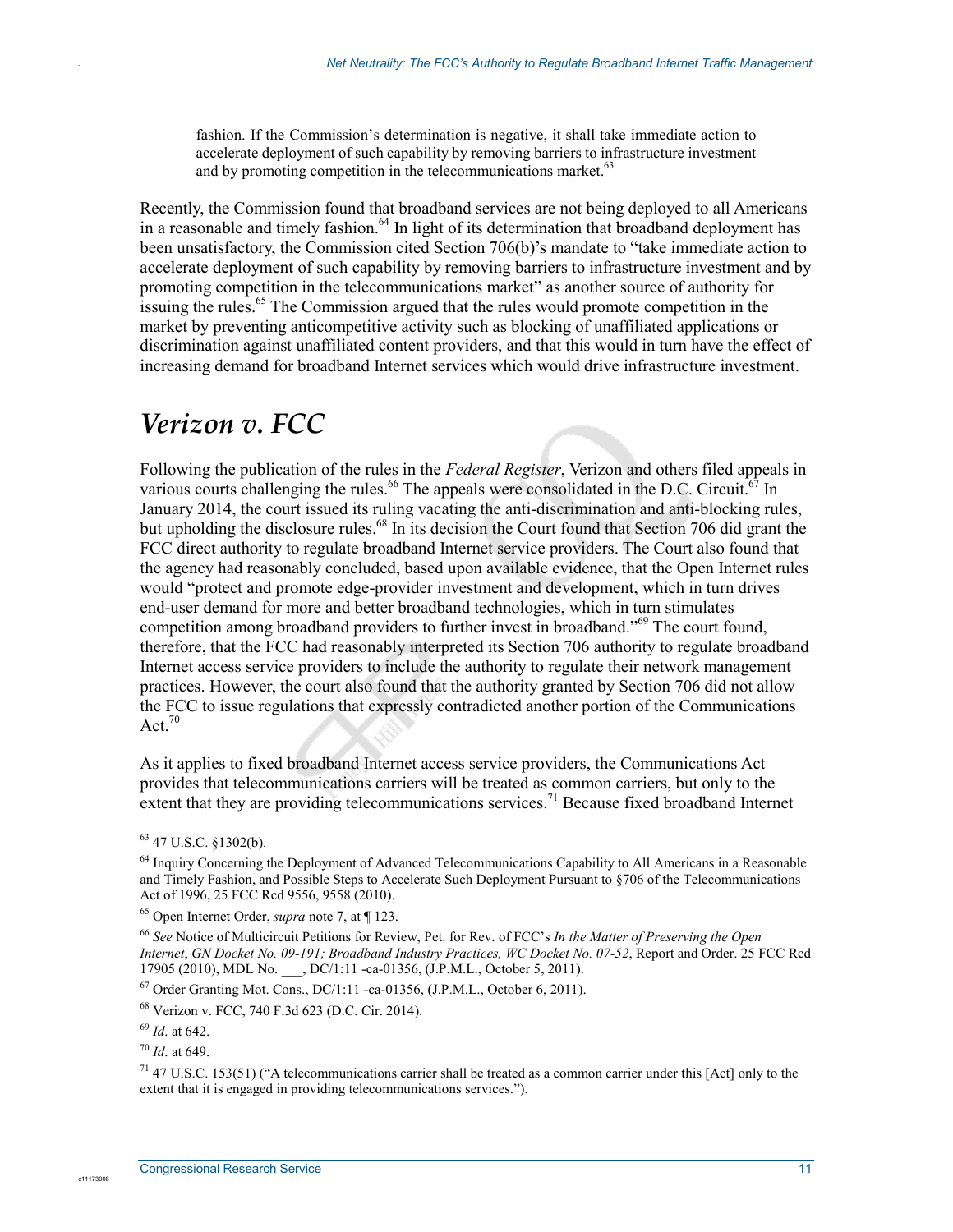access services were classified by the FCC as information services, and not as telecommunications services, it would violate the Communications Act to apply common carrier regulations to broadband Internet services.<sup>72</sup> Furthermore, as it applies to mobile services, the Communications Act prohibits the treatment of providers of private mobile services as common carriers insofar as they are providing such services.<sup>73</sup> Because mobile Internet access services are classified as private mobile services,  $74$  it would violate the Communications Act to regulate mobile broadband as common carriers, as well. The court, therefore, found it necessary to examine whether the rules imposed by the Open Internet Order treated broadband Internet access service providers as common carriers.

The act defines common carriers as those entities providing a common carrier service.<sup>75</sup> Commission interpretation, court decisions, and common law have been used to further develop the meaning of common carrier regulation. Generally, common carriage refers to a requirement that all customers be offered service on a standardized and non-discriminatory basis, and may include a requirement that those services be priced reasonably.76 There are reasonable limits to the requirement that services be offered indiscriminately. Common carriers, for example, are not required to provide service where such offering could damage or degrade the provision of that service.<sup>77</sup> Common carrier regulation is not monolithic, however. The court noted that "there is a gray area in which, although a given regulation might be applied to common carriers, the obligations imposed are not common carriage *per se*." 78 In the space between clear common carriage regulation and clear private carriage regulation, the court gives deference to the FCC's interpretation of whether the rule confers common carriage status. In other words, while the FCC cannot impose *per se* common carriage regulations on information services like broadband Internet access services, the court will grant deference to the agency's interpretation of whether a rule is treating a service provider as a common carrier if that rule is not *per se* a common carriage regulation.

Turning to the individual rules in the Open Internet Order, the court had little trouble finding that the FCC's antidiscrimination rule regulated fixed broadband Internet services providers as common carriers *per se*, because "by its very terms [it] compels those providers to hold themselves out to 'serve the public indiscriminately.<sup>'"79</sup> The Commission had argued that the rule was not a common carrier requirement because it allowed service providers to engage in reasonable network management. The court disagreed finding that the allowance for reasonable network management, instead, merely preserved "a common carrier's traditional right to 'turn away [business] either because it is not of the type normally accepted or because the carrier's capacity has been exhausted."80 The court also found that the anti-discrimination rule did not allow for flexibility sufficient to interpret the rule as being more relaxed than common carrier discrimination prohibitions. The Court observed that, as the Open Internet Order had intimated, if

1

.

<sup>72</sup> *Verizon*, 740 F.3d at 650.

<sup>&</sup>lt;sup>73</sup> See 47 U.S.C. §332 ("A person engaged in the provision of a service that is a private mobile services shall not, insofar as such person is so engaged, be treated as a common carrier for any purpose under" the Communications Act.). 74 See Wireless Broadband Order, 22 F.C.C.R. at 5921.

<sup>75 47</sup> U.S.C. §153(11).

<sup>76</sup> *Verizon*, 740 F.3d at 651.

<sup>77</sup> See, *Id.* at 657.

<sup>78</sup> *Id*. at 652 (citations omitted).

<sup>79</sup> *Id*. at 656.

<sup>80</sup> *Id.* at 657.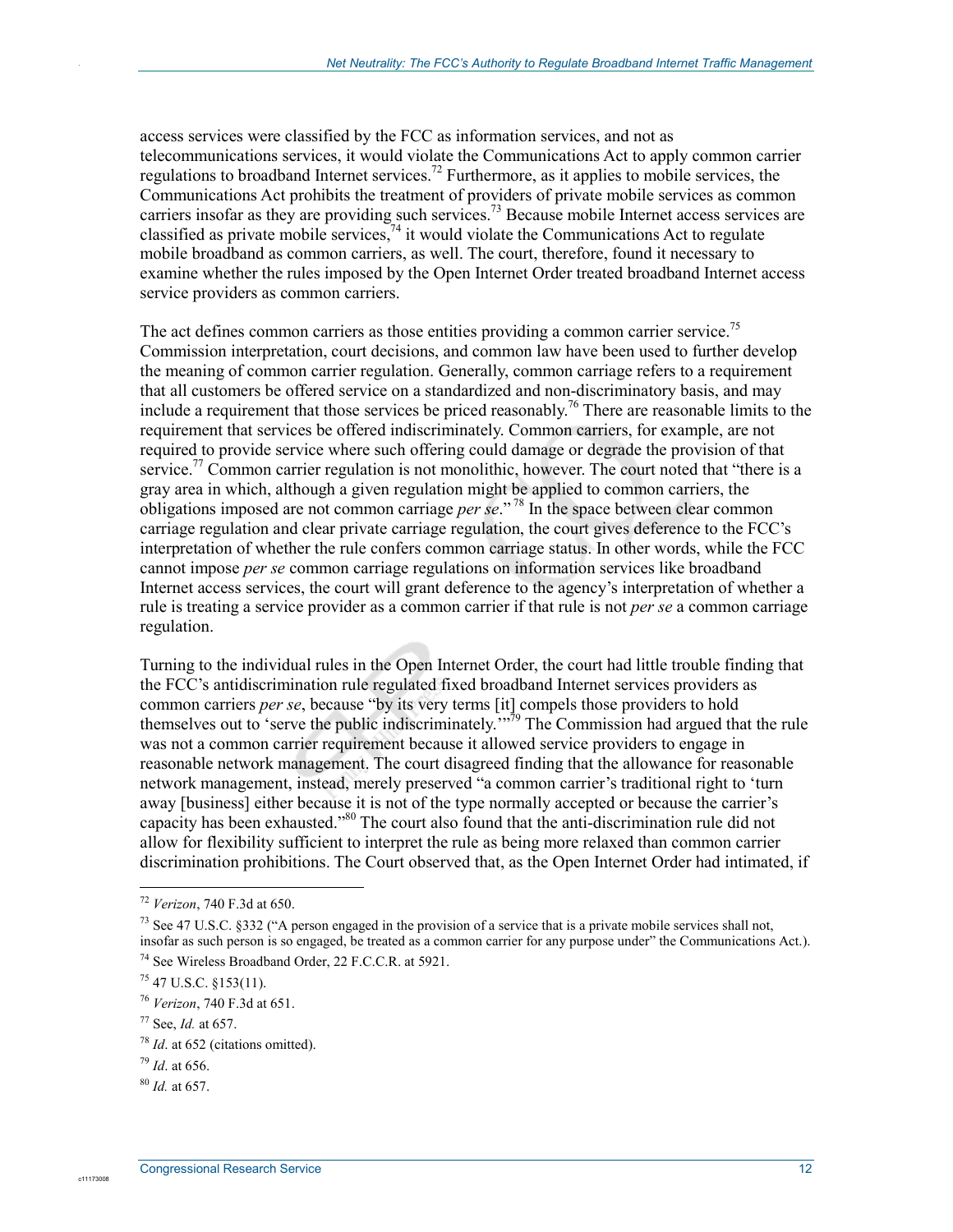the Commission likely would not allow an edge provider to pay an access provider for faster delivery to end users, because doing so would violate the anti-discrimination rules, that rule would effectively force all access providers to provide edge service providers with delivery services to end users at a uniform cost of \$0. Such a rule left no room for the individual bargaining and flexibility usually associated with regulations of private carriers. Furthermore, the rule strongly resembled Section 202 of the Communications Act which imposes nondiscrimination requirements on telecommunications services, a statute that is clearly a common carrier regulation.<sup>81</sup> Because the anti-discrimination rules applied a common carrier obligation on the provision of an information service in violation of the Communications Act's prohibition on regulating any service except telecommunications services as common carriers, the court vacated the rule.

Less clear to the court was whether the rule prohibiting blocking of any lawful Internet traffic by fixed and mobile broadband access service providers was common carrier regulation *per se*. 82 In support of finding that the anti-blocking rule was a common carrier regulation the court noted that the rules "establish a minimum level of service that broadband providers must furnish to all edge providers,<sup>383</sup> requiring, essentially that all edge provider services be, at a minimum, usable. Furthermore, the order prohibited the charging of a fee for that minimum level of service. For these reasons, the court found that the anti-blocking rule was a *per se* common carriage regulation. However, the court acknowledged that there may be an acceptable counterargument to its conclusion, as long as the anti-discrimination rule was eliminated. The anti-blocking rule requires only that a minimum level of service be provided to edge service providers free of charge. Nothing in the rule would prohibit access service providers from charging edge service providers for something more than the basic level. "For example, Verizon might, consistent with the anti-blocking rule—and, again, absent the anti-discrimination rule—charge an edge provider like Netflix for high-speed, priority access while limiting all other edge providers to a more standard service.<sup>384</sup> Under this example, the anti-blocking rule could establish a minimum level of service while allowing room for the individualized bargaining that might allow the rule to avoid running afoul of the prohibition on common carrier regulation. The court did not accept this reasoning, however, because the Commission did not assert it either in the Open Internet Order or in its briefs to the court and the court was "unable to sustain the Commission's action on a ground upon which the agency itself never relied."<sup>85</sup> The court vacated the anti-blocking rule as a result.

The disclosure rules, however, were clearly not common carrier regulations and therefore did not violate the prohibition. The Court upheld the rules because Section 706 of the Communications Act granted the Commission the authority to promulgate them and the rules did not violate any other provision of the Communications Act.

<sup>1</sup> 81 47 U.S.C.§202.

<sup>82</sup> *Verizon*, 740 F.3d at 657-58.

<sup>83</sup> *Id*.

<sup>84</sup> *Id*.

<sup>85</sup> *Id*. at 658-59.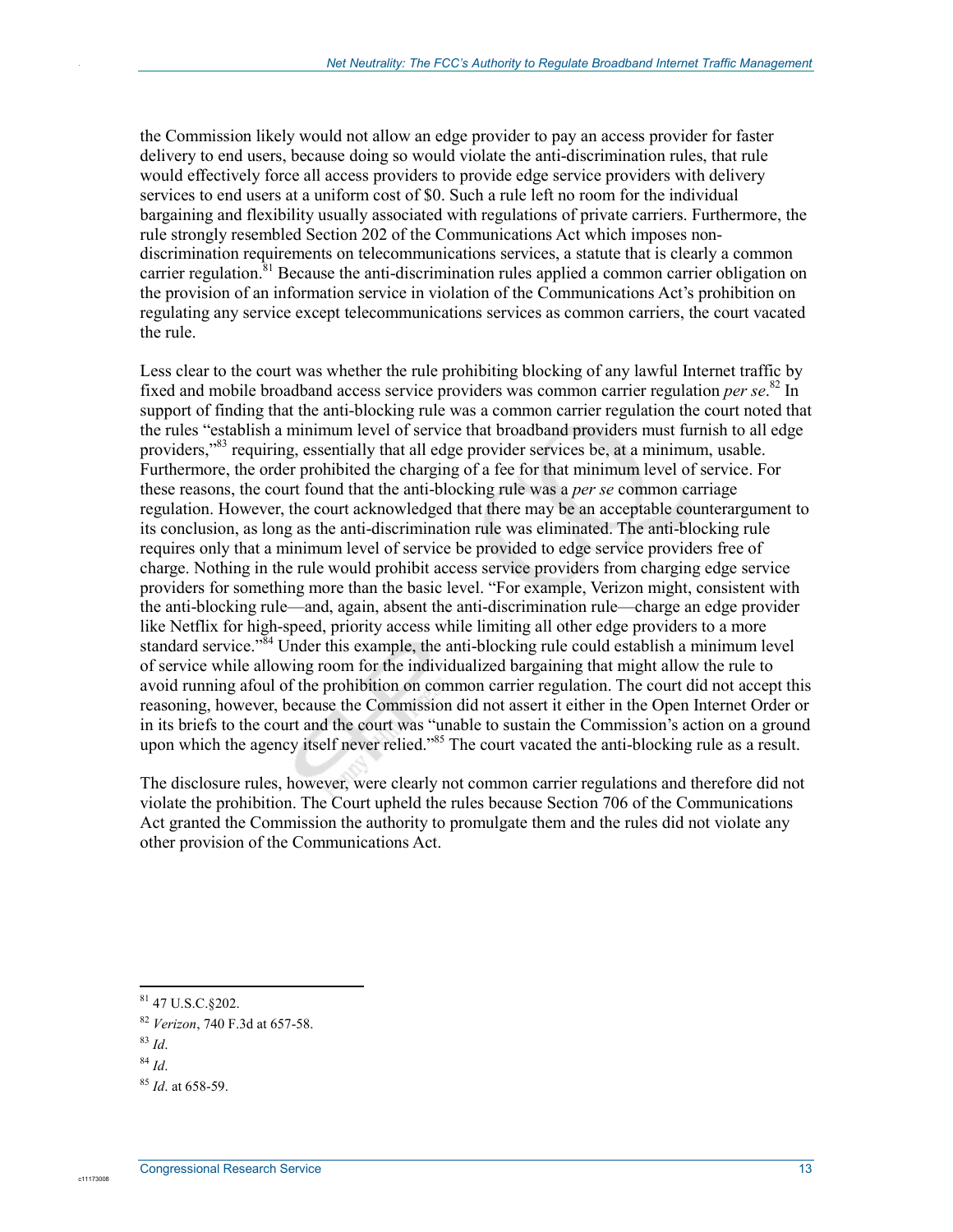## **Current Regulatory Options**

Following the court's decision in *Verizon v. FCC*, it is clear that the FCC does have some authority to promulgate regulations pursuant to Section 706 that encourage the deployment of advanced telecommunications services. Included in the FCC's authority to encourage deployment, in the court's estimation, is the authority to regulate providers of broadband Internet access service to some extent. While the FCC has so far only attempted to assert Section 706 as a source of authority for implementing regulations that would govern broadband Internet traffic management practices, it is conceivable that Section 706 might be reasonably interpreted to allow the FCC to regulate other practices of broadband Internet access service providers in such a way that the agency believes broadband deployment would be encouraged. The agency has yet to explore these options, however, and appears to currently be focusing on imposing regulations on broadband Internet traffic management.

To that end, Chairman Thomas Wheeler has announced that the FCC would not appeal the court's decision in *Verizon*. Rather, the agency plans to enforce the rules upheld by the court, and reexamine its options for legally imposing the rules vacated by the court.<sup>86</sup> The Chairman indicated that the FCC does not plan to reclassify broadband Internet access services as telecommunications services, though the Chairman maintains that reclassification is an option that remains "on the table."87 Some of the FCC's options for achieving its goals of imposing rules of the road on the management of broadband Internet traffic follow. They are by no means an exhaustive list of the agency's options.

## **Enforce the Disclosure Rules**

As noted above, the court upheld the agency's authority to enforce disclosure rules related to broadband Internet traffic management. The disclosure rules require broadband Internet access service providers to disclose accurate information regarding their network management practices.<sup>88</sup> Such rules could be a useful tool for the Commission in the future. For example, if an Internet access service provider had disclosed a policy of refraining from blocking any lawful content, and it was later determined that the provider was actively blocking certain legal web sites or software, as previously happened in the *Comcast* case, the access service provider could arguably be in violation of these disclosure rules, because the disclosures provided by the company were not accurate. The Commission would then be able to penalize the access service provider for violating the Commission's disclosure rules.

### **Reinstate the Anti-Blocking Rule**

In the *Verizon* case, the FCC did not attempt to distinguish between the anti-blocking and antidiscrimination rules when arguing that the rules were not common carriage regulations *per se*. The D.C. Circuit indicated in its opinion that the anti-blocking rule, if enforced without the anti-

c1117300

1

<sup>86</sup> Statement, Chairman Thomas Wheeler, FCC, The FCC's Open Internet Rules (February 19, 2014) available at http://www.fcc.gov/document/statement-fcc-chairman-tom-wheeler-fccs-open-internet-rules.

<sup>87</sup> *Id*.

<sup>88</sup> Open Internet Order, *supra* note 6, at ¶ 54.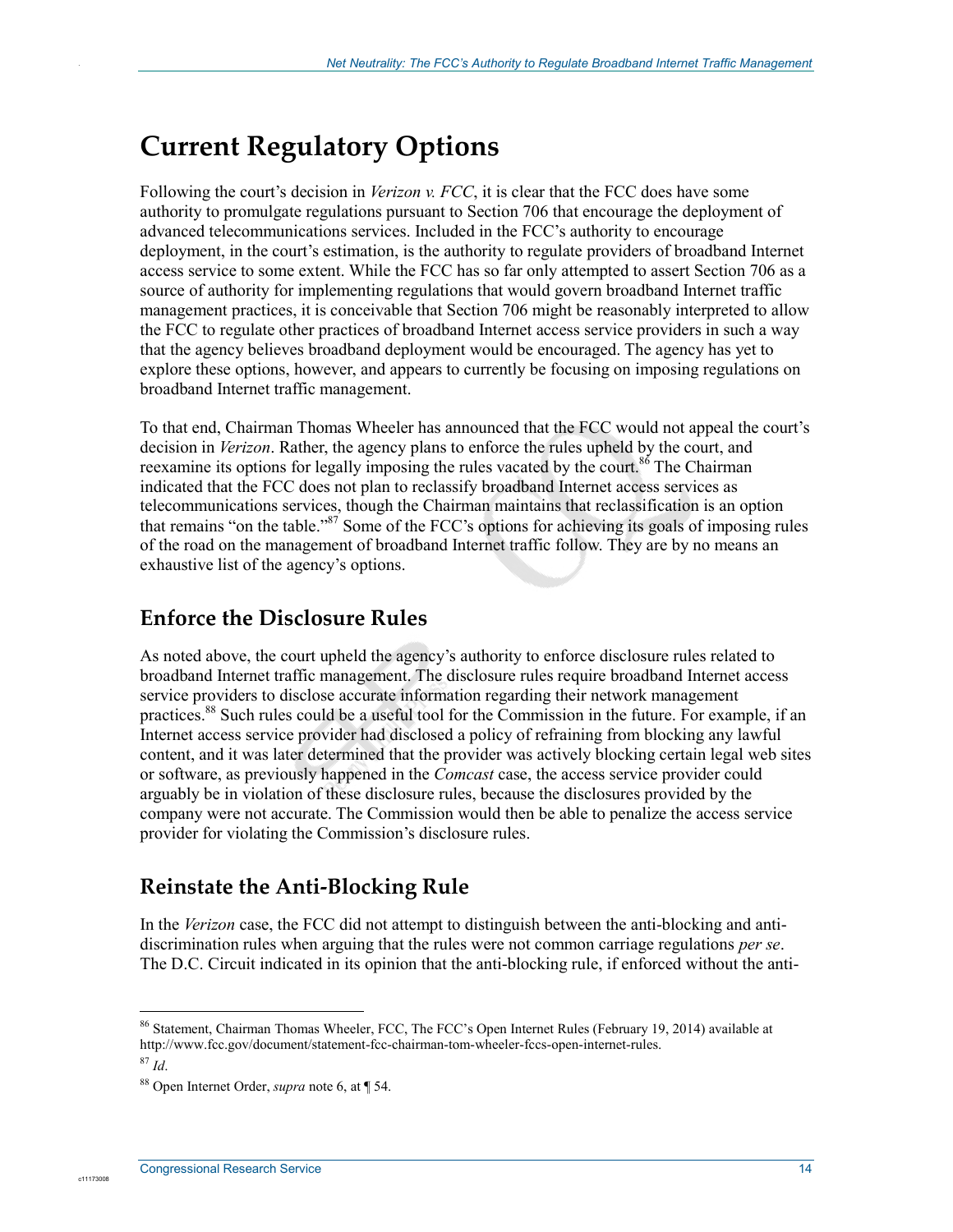discrimination rule, might not be common carriage regulation *per se*. 89 The FCC could attempt to reestablish the anti-blocking rule without the antidiscrimination rule and could argue, as the court explained, that "while perhaps establishing a lower limit on the forms that broadband providers arrangements with edge providers could take," it nonetheless leaves "sufficient room for individualized bargaining and discrimination in terms so as not to run afoul of the statutory prohibition against common carrier treatment."<sup>90</sup> While prohibiting access service providers from blocking the delivery of legal content, this interpretation of the rule might allow Internet access service providers to charge edge service providers for faster delivery speeds to end users. "For example, Verizon might, consistent with [this interpretation of] the anti-blocking charge an edge provider like Netflix for high-speed, priority access while limiting all other edge providers to a more standard service."<sup>91</sup> If a reviewing court agrees that the rule provides enough leeway to access service providers for individualized bargaining such that it falls into the gray area between common carriage and private carriage regulation, the court would give the FCC's interpretation of the rule deference $92$  and would likely uphold the rule.

### **Reinstate the Anti-Discrimination Rule**

While the *Verizon* court found that the anti-discrimination rule in the Open Internet Order was common carrier regulation *per se*, the court did not say that all anti-discrimination rules are common carrier regulations *per se*. 93 In fact, the D.C. Circuit has previously found that a requirement that mobile data providers offer data roaming services to other mobile data providers on a "commercially reasonable" basis was not an unlawful application of a *per se* common carriage regulation.<sup>94</sup> The Commission interpreted "commercially reasonable" to mean that the rule permitted mobile data providers to negotiate the terms of each data roaming services contract on an individualized basis, responding to market forces in particular situations. In the court's opinion, the rule, therefore, did not require mobile data providers to offer their services indiscriminately or on standardized terms, as a common carrier would, and did not constitute common carrier regulation.

With this standard as a reference, the FCC arguably could impose a more flexible antidiscrimination rule under Section 706. If the rule allowed for sufficient individualized bargaining and flexibility on the part of Internet access providers in their dealings with edge service providers, it is possible that the regulation would not be classified as *per se* common carriage regulation.<sup>95</sup> However, it should be noted that if the FCC reinstated both the anti-blocking rule and a more flexible version of the anti-discrimination rule, it would be important to craft the rules in such a way that, taken together, they did not amount to *per se* common carriage regulation.

1

.

<sup>89</sup> *Verizon*, 740 F.3d at 657-59.

<sup>90</sup> *Id*.

<sup>91</sup> *Id*.

<sup>92</sup> *Id*. at 656.

<sup>93</sup> *Id*. at 657 (citing Cellco P'ship v. FCC, 700 F.3d 534 (D.C. Cir. 2012) (finding that a standard permitting "commercially reasonable" discrimination was not a *per se* common carrier regulation)).

<sup>94</sup> See *Cellco*, 700 F.3d at 534.

<sup>95</sup> See *Verizon*, 740 F.3d at 657.